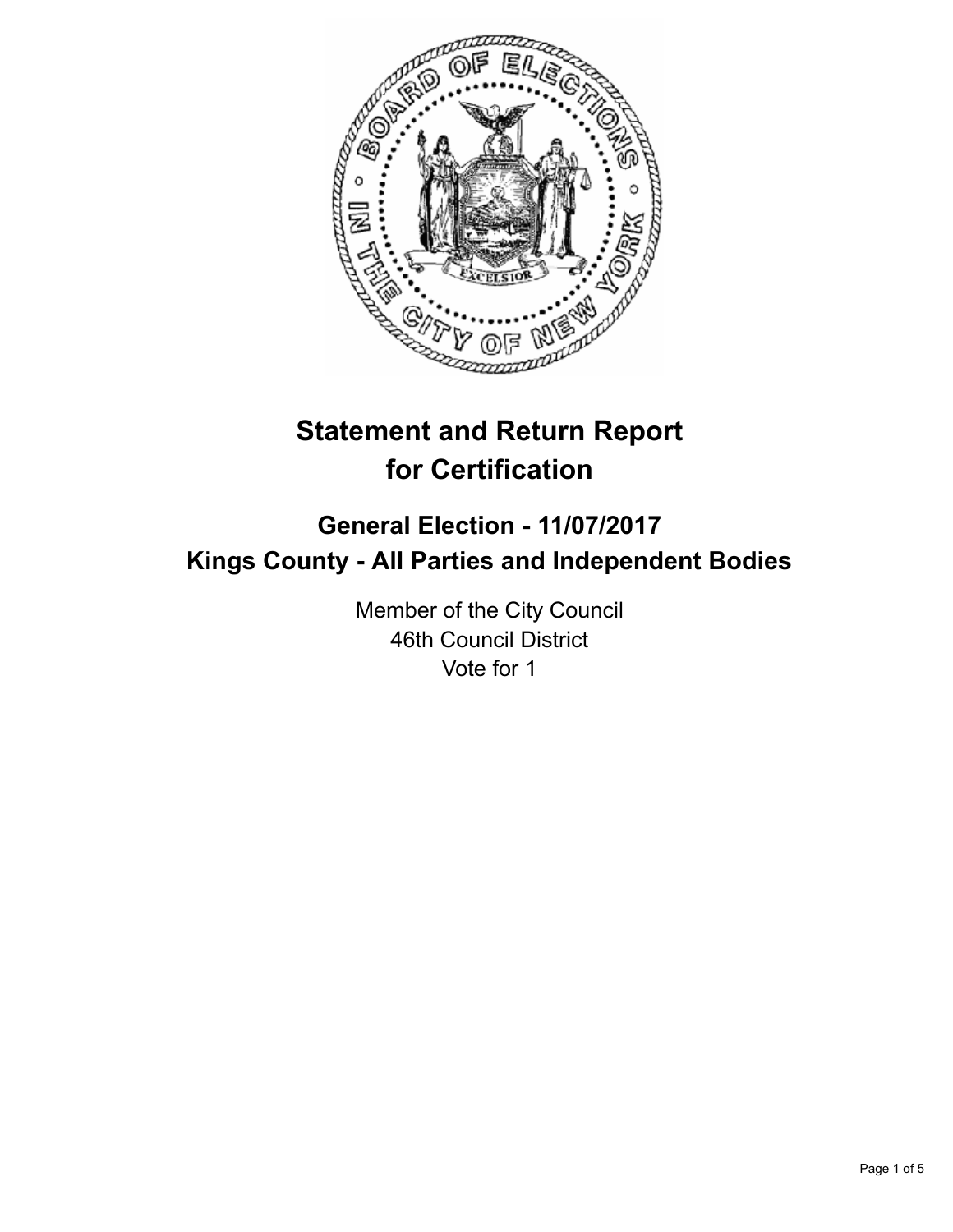

#### **Assembly District 41**

| <b>PUBLIC COUNTER</b>                                    | 4,455 |
|----------------------------------------------------------|-------|
| <b>MANUALLY COUNTED EMERGENCY</b>                        |       |
| <b>ABSENTEE / MILITARY</b>                               | 110   |
| <b>AFFIDAVIT</b>                                         | 28    |
| <b>Total Ballots</b>                                     | 4,594 |
| Less - Inapplicable Federal/Special Presidential Ballots | 0     |
| <b>Total Applicable Ballots</b>                          | 4,594 |
| ALAN N. MAISEL (DEMOCRATIC)                              | 2,992 |
| JEFFREY J. FERRETTI (CONSERVATIVE)                       | 910   |
| ANDREW GOUNARDES (WRITE-IN)                              | 1     |
| ANDY GREEN (WRITE-IN)                                    | 1     |
| ANTHONY TESTAVERDE (WRITE-IN)                            | 5     |
| CHAIM M DEUTSCH (WRITE-IN)                               | 1     |
| MAVULI K. HORMEXU (WRITE-IN)                             | 1     |
| NANCY MA (WRITE-IN)                                      | 1     |
| RAIMONDO DENARO (WRITE-IN)                               | 1     |
| STEVEN SAPERSTEIN (WRITE-IN)                             | 1     |
| UNATTRIBUTABLE WRITE-IN (WRITE-IN)                       | 3     |
| <b>Total Votes</b>                                       | 3,917 |
| Unrecorded                                               | 677   |

#### **Assembly District 58**

| <b>PUBLIC COUNTER</b>                                    | 3.271 |
|----------------------------------------------------------|-------|
| <b>MANUALLY COUNTED EMERGENCY</b>                        | 0     |
| ABSENTEE / MILITARY                                      | 58    |
| AFFIDAVIT                                                | 19    |
| <b>Total Ballots</b>                                     | 3,348 |
| Less - Inapplicable Federal/Special Presidential Ballots | 0     |
| <b>Total Applicable Ballots</b>                          | 3,348 |
| ALAN N. MAISEL (DEMOCRATIC)                              | 2,916 |
| JEFFREY J. FERRETTI (CONSERVATIVE)                       | 140   |
| JACQUELINE MIDEEFIL (WRITE-IN)                           |       |
| JUMAANE D. WILLIAMS (WRITE-IN)                           | 2     |
| <b>Total Votes</b>                                       | 3,059 |
| Unrecorded                                               | 289   |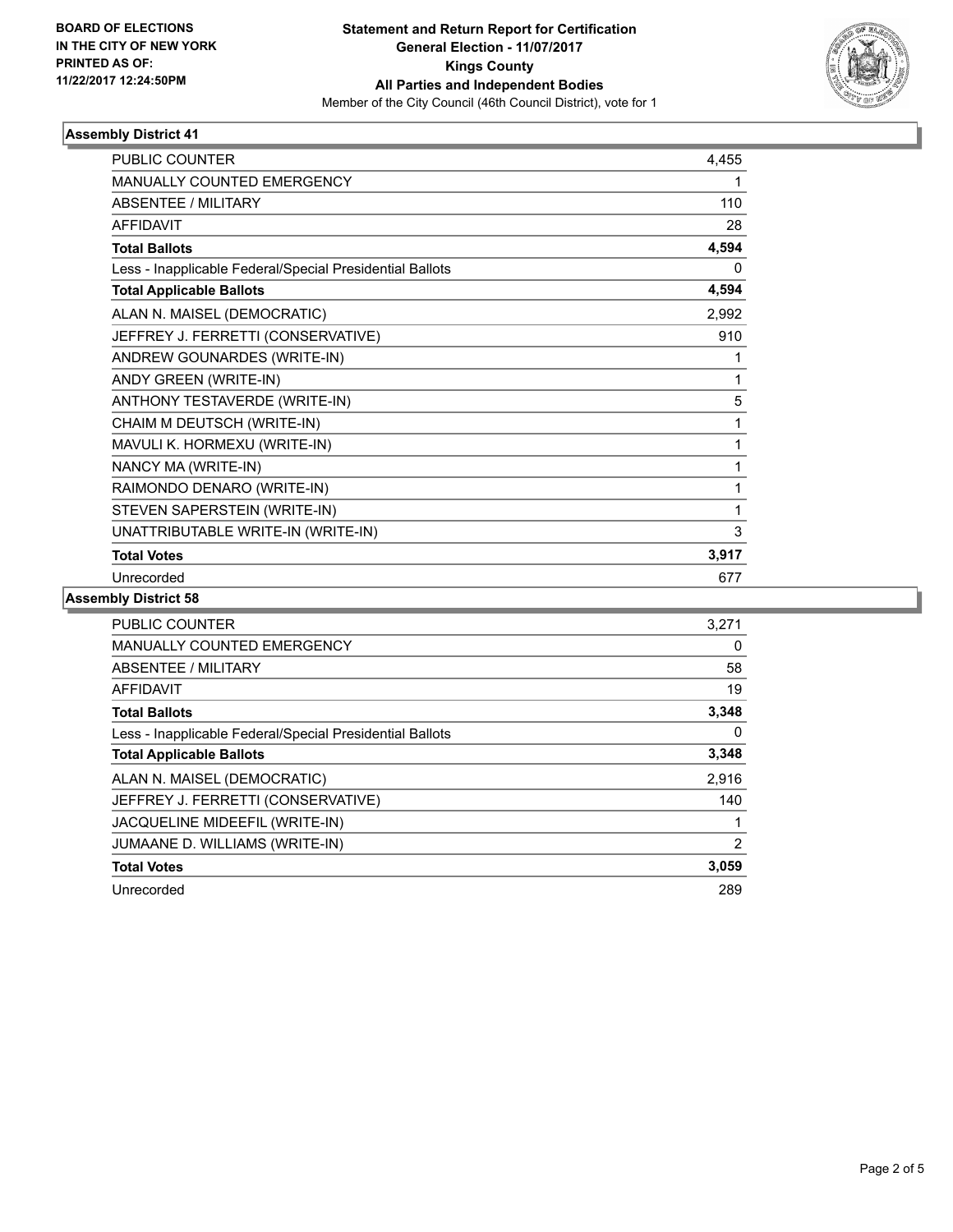

#### **Assembly District 59**

| <b>PUBLIC COUNTER</b>                                    | 20,394 |
|----------------------------------------------------------|--------|
| <b>MANUALLY COUNTED EMERGENCY</b>                        | 0      |
| <b>ABSENTEE / MILITARY</b>                               | 286    |
| <b>AFFIDAVIT</b>                                         | 189    |
| <b>Total Ballots</b>                                     | 20,869 |
| Less - Inapplicable Federal/Special Presidential Ballots | 0      |
| <b>Total Applicable Ballots</b>                          | 20,869 |
| ALAN N. MAISEL (DEMOCRATIC)                              | 15,397 |
| JEFFREY J. FERRETTI (CONSERVATIVE)                       | 2,943  |
| AUDREY-JANE MORGAN (WRITE-IN)                            | 1      |
| CHAIM M DEUTSCH (WRITE-IN)                               | 1      |
| <b>EMANUEL CHARLES (WRITE-IN)</b>                        | 1      |
| <b>JAMES MURRAY (WRITE-IN)</b>                           | 1      |
| JOHN POWER (WRITE-IN)                                    | 1      |
| KENDALL DELLAGATTA (WRITE-IN)                            | 1      |
| LEW FIDLER (WRITE-IN)                                    | 1      |
| LIAM MCCABE (WRITE-IN)                                   | 1      |
| MERCEDES NARCISSE (WRITE-IN)                             | 1      |
| MIGUEL LORGA (WRITE-IN)                                  | 1      |
| NICHOLAS LAMBERTO (WRITE-IN)                             | 1      |
| PETER LOMBARDI (WRITE-IN)                                | 1      |
| RYAN MCCORMICK (WRITE-IN)                                | 1      |
| UNATTRIBUTABLE WRITE-IN (WRITE-IN)                       | 12     |
| UNCOUNTED WRITE-IN PER STATUTE (WRITE-IN)                | 1      |
| <b>Total Votes</b>                                       | 18,366 |
| Unrecorded                                               | 2,503  |

### **Assembly District 60**

| <b>PUBLIC COUNTER</b>                                    | 165 |
|----------------------------------------------------------|-----|
| <b>MANUALLY COUNTED EMERGENCY</b>                        | 0   |
| ABSENTEE / MILITARY                                      | 2   |
| AFFIDAVIT                                                |     |
| <b>Total Ballots</b>                                     | 168 |
| Less - Inapplicable Federal/Special Presidential Ballots | 0   |
| <b>Total Applicable Ballots</b>                          | 168 |
| ALAN N. MAISEL (DEMOCRATIC)                              | 152 |
| JEFFREY J. FERRETTI (CONSERVATIVE)                       | 4   |
| <b>Total Votes</b>                                       | 156 |
| Unrecorded                                               | 12  |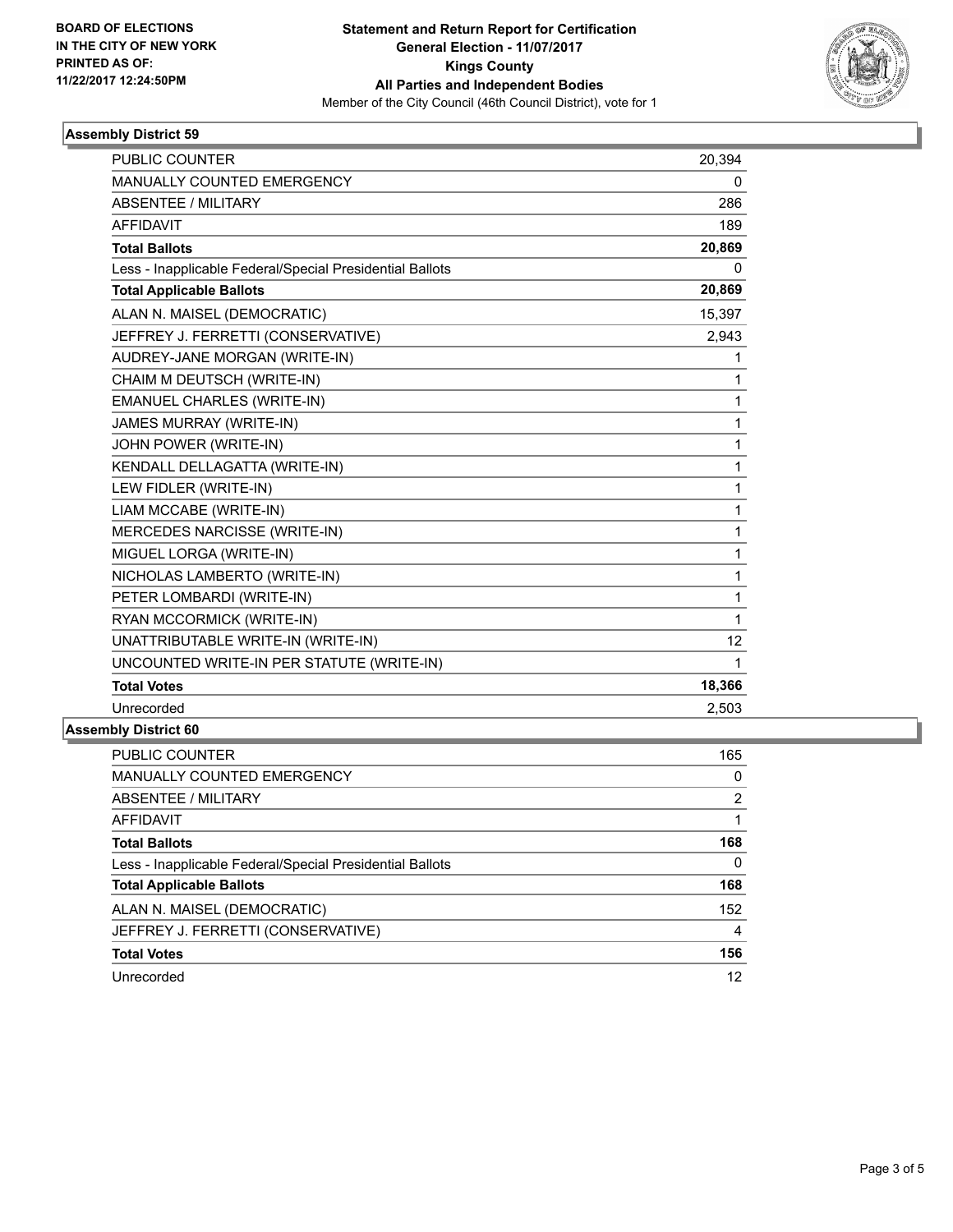

#### **Total for Member of the City Council (46th Council District) - Kings County**

| PUBLIC COUNTER                                           | 28,285       |
|----------------------------------------------------------|--------------|
| <b>MANUALLY COUNTED EMERGENCY</b>                        | 1            |
| <b>ABSENTEE / MILITARY</b>                               | 456          |
| <b>AFFIDAVIT</b>                                         | 237          |
| <b>Total Ballots</b>                                     | 28,979       |
| Less - Inapplicable Federal/Special Presidential Ballots | 0            |
| <b>Total Applicable Ballots</b>                          | 28,979       |
| ALAN N. MAISEL (DEMOCRATIC)                              | 21,457       |
| JEFFREY J. FERRETTI (CONSERVATIVE)                       | 3,997        |
| ANDREW GOUNARDES (WRITE-IN)                              | 1            |
| ANDY GREEN (WRITE-IN)                                    | 1            |
| ANTHONY TESTAVERDE (WRITE-IN)                            | 5            |
| AUDREY-JANE MORGAN (WRITE-IN)                            | $\mathbf{1}$ |
| CHAIM M DEUTSCH (WRITE-IN)                               | 2            |
| EMANUEL CHARLES (WRITE-IN)                               | $\mathbf 1$  |
| JACQUELINE MIDEEFIL (WRITE-IN)                           | 1            |
| JAMES MURRAY (WRITE-IN)                                  | 1            |
| JOHN POWER (WRITE-IN)                                    | 1            |
| JUMAANE D. WILLIAMS (WRITE-IN)                           | 2            |
| KENDALL DELLAGATTA (WRITE-IN)                            | $\mathbf{1}$ |
| LEW FIDLER (WRITE-IN)                                    | $\mathbf 1$  |
| LIAM MCCABE (WRITE-IN)                                   | 1            |
| MAVULI K. HORMEXU (WRITE-IN)                             | 1            |
| MERCEDES NARCISSE (WRITE-IN)                             | 1            |
| MIGUEL LORGA (WRITE-IN)                                  | 1            |
| NANCY MA (WRITE-IN)                                      | 1            |
| NICHOLAS LAMBERTO (WRITE-IN)                             | 1            |
| PETER LOMBARDI (WRITE-IN)                                | 1            |
| RAIMONDO DENARO (WRITE-IN)                               | 1            |
| RYAN MCCORMICK (WRITE-IN)                                | 1            |
| STEVEN SAPERSTEIN (WRITE-IN)                             | 1            |
| UNATTRIBUTABLE WRITE-IN (WRITE-IN)                       | 15           |
| UNCOUNTED WRITE-IN PER STATUTE (WRITE-IN)                | 1            |
| <b>Total Votes</b>                                       | 25,498       |
| Unrecorded                                               | 3,481        |